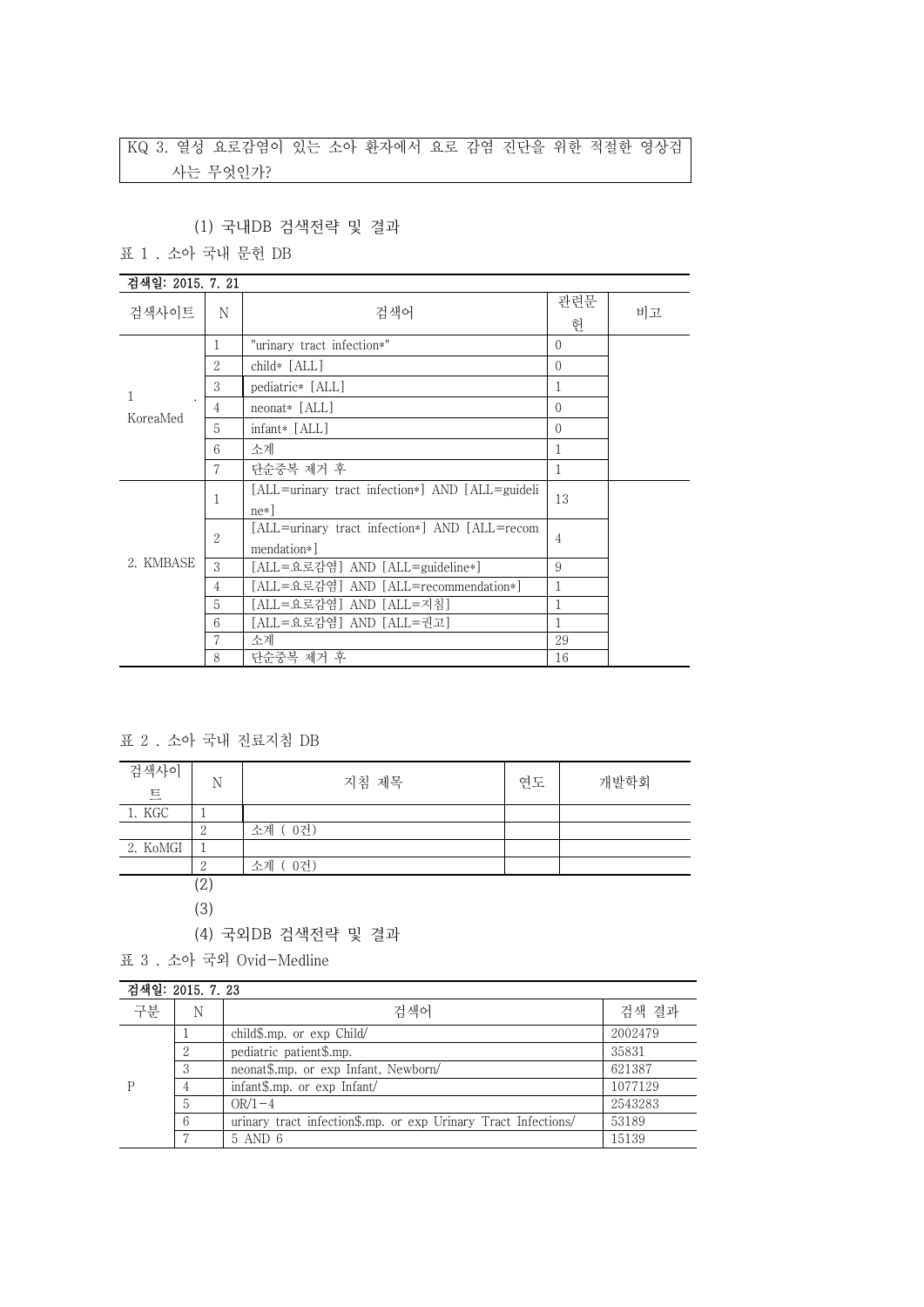|            | 검색일: 2015. 7. 23 |                                           |          |
|------------|------------------|-------------------------------------------|----------|
| 구분         | N                | 검색어                                       | 검색 결과    |
|            | 8                | exp Ultrasonography/ or ultrasonogra*.mp. | 316850   |
|            | 9                | USG.mp.                                   | 1584     |
|            | 10               | renal scan.mp.                            | 648      |
|            | 11               | DMSA. mp.                                 | 2131     |
| 검사         | 12               | renal scintigraphy.mp.                    | 1106     |
|            | 13               | voiding cystourethrography.mp.            | 1104     |
|            | 14               | VCUG.mp. or exp Urography/                | 20051    |
|            | 15               | RI Voiding Cystourethrography.mp.         | $\Omega$ |
|            | 16               | $OR/8 - 15$                               | 339459   |
| P & 검<br>사 | 17               | 7 AND 16                                  | 2166     |
|            | 18               | guideline.pt.                             | 15628    |
|            | 19               | practice guideline.pt.                    | 20483    |
| 포함         | 20               | guideline\$.ti.                           | 54058    |
|            | 21               | recommendation\$.ti.                      | 26289    |
| 기준         | 22               | standard\$.ti.                            | 72877    |
|            | 23               | $OR/18 - 22$                              | 161630   |
|            | 24               | 17 AND 23                                 | 28       |
|            | 25               | limit 24 to $yr="2000 - Current"$         | 21       |
| 종합         | 26               | 단순중복 제거 후                                 | 21       |

# 표 4 . 소아 국외 Ovid-Embase

|                       | 검색일: 2015. 7. 24 |                                                                |          |
|-----------------------|------------------|----------------------------------------------------------------|----------|
| 구분                    | N                | 검색어                                                            | 검색 결과    |
|                       | 1                | child\$.mp. or exp child/                                      | 2568586  |
|                       | $\overline{2}$   | pediatric patient\$.mp.                                        | 51049    |
|                       | 3                | exp newborn disease/ or neonat*.mp.                            | 1165669  |
| $\mathsf{P}$          | 4                | exp infant disease/ or infant*.mp.                             | 1563403  |
|                       | 5                | $OR/1-4$                                                       | 3259109  |
|                       | 6                | urinary tract infection\$.mp. or exp urinary tract infection/  | 85739    |
|                       | 7                | 5 AND 6                                                        | 20257    |
|                       | 8                | ultrasonogra\$.mp. or exp echography/                          | 593057   |
|                       | $\boldsymbol{9}$ | USG.mp.                                                        | 3319     |
|                       | 10               | sonogra\$.mp.                                                  | 63412    |
|                       | 11               | renal scan.mp. or exp kidney scintiscanning/                   | 8225     |
|                       | 12               | DMSA. mp.                                                      | 2985     |
| 검사                    | 13               | renal scintigraphy.mp.                                         | 1565     |
|                       | 14               | voiding cystourethrography.mp. or exp micturition cystourethro | 3405     |
|                       |                  | graphy/                                                        |          |
|                       | 15               | VCUG.mp.                                                       | 932      |
|                       | 16               | RI voiding cystourethrography.mp.                              | $\Omega$ |
|                       | 17               | $OR/8-16$                                                      | 618493   |
| <b>P &amp; 검</b><br>사 | 18               | 7 AND 17                                                       | 3668     |
| 포함<br>기준              | 19               | guideline\$.ti.                                                | 69890    |
|                       | 20               | recommendation\$.ti.                                           | 32716    |
|                       | 21               | $OR/19-20$                                                     | 100897   |
|                       | 22               | 18 AND 21                                                      | 69       |
| 종합                    | 23               | limit 22 to $yr="2000 - Current"$                              | 64       |
|                       | 24               | 단순중복 제거 후                                                      | 63       |